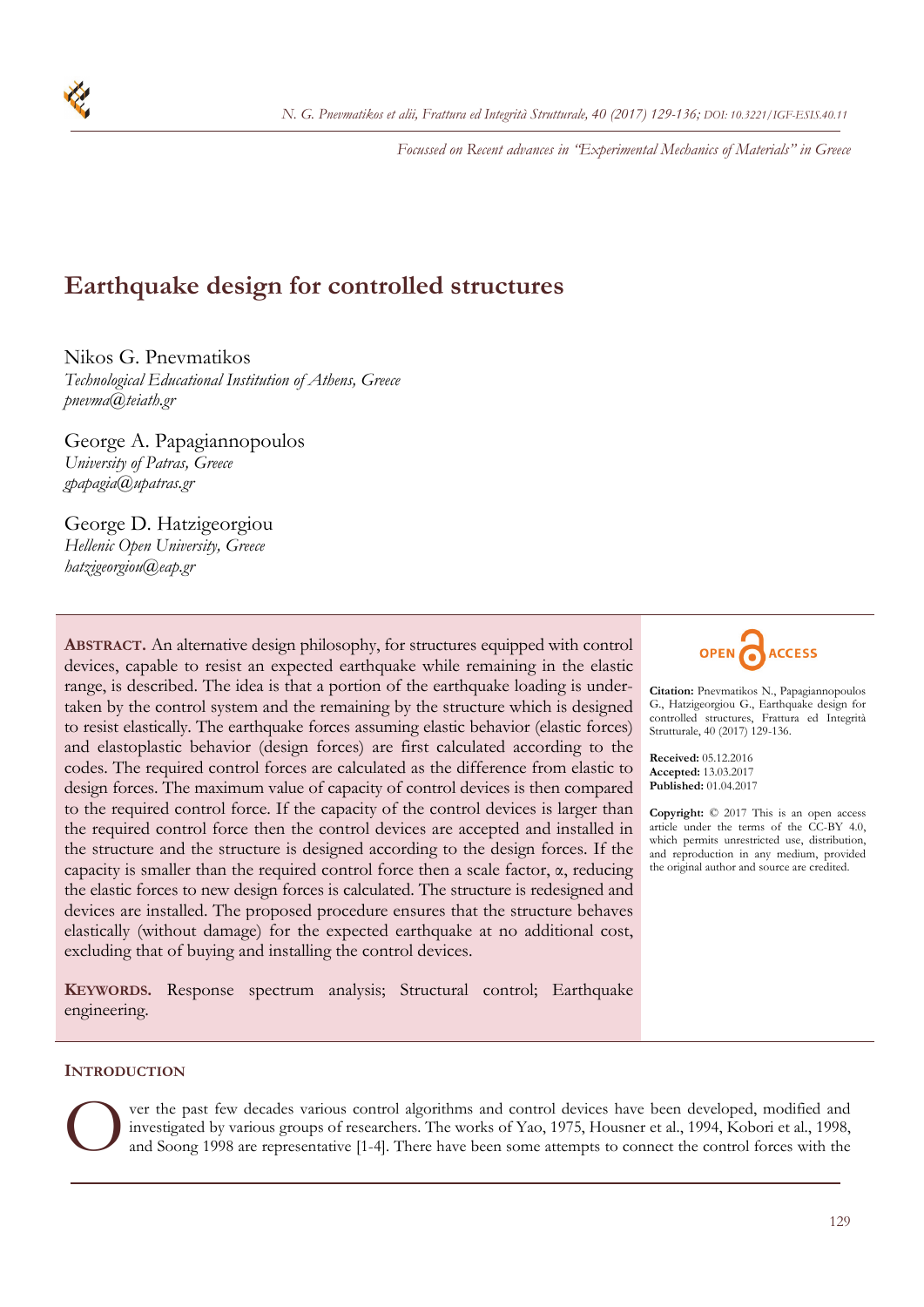

design codes. Yang et al. 2003 [5] suggested the maximum control force to be a percentage of the building weight, while Cai et al., 1997, [6] give this force as a portion of the seismic force. Lee et al., 2004, [7] determined the upper limit of control force based on the response spectrum of the external earthquake.

During the past years the design philosophy of new structure was to design stiff structures with high strength to resist the earthquake in the elastic range. After that the design philosophy moves one step further. Using the ductility of the material, structures were designed to resist lower level of earthquake forces within the elastic range but to have adequate ductility in order to face the attack of stronger earthquakes and prevent them from collapse. This drives to lighter structures compared to the previous structures and more economical. However, the capacity design and the reinforcement details increased the cost. Taking in account the cost of repair of the retrofitting of structure, after a strong earthquake, the design of ductile structures should be under consideration.

The design philosophy proposed here is to use control devices installed in the structure and provide a reservoir of strength, stiffness or damping, necessary for preventing the structure from damage when an expected earthquake will occur. Thus, the control system will drive the structure to behave in the elastic range when it is attacked by the expected earthquake and no damages will occur. As far as the cost is concerned, it is possible to achieve substantial savings by avoiding retrofit of structure during the lifetime of structure and utilize these savings for installing a control system. A systematic procedure to achieve the above objective is proposed in this work.

# **DESIGN PROCEDURE FOR STRUCTURES EQUIPPED WITH A CONTROL SYSTEM**

he evolution of the design philosophy of structures passes through different stages. Fist the engineers design stiff and massive structures in order to behave elastically during the expected earthquake. As years passed and damages were observed after earthquakes the design philosophy was moved from the resistance of structure to energy The evolution of the design philosophy of structures passes through different stages. Fist the engineers design stiff and massive structures in order to behave elastically during the expected earthquake. As years passed an engineers to perform capacity design for structures. This philosophy is nowadays included in all current design regulations. However, observing the damages to the structures that were designed with the latter philosophy and making calculations, the repair cost of the capacity design emerged and came into consideration. The answer to the previous consideration is the new and proposed design philosophy where the structure is oriented to capacity design equipped with control devices that will absorb a portion of seismic energy induced to the structure and as a result to keep the structure in the elastic range. The three design philosophies are depicted in Fig. 1. The proposed design procedure for the spectrum is calculated in such a way that one portion of earthquake forces is taken by the structure and the remaining ones are taken by the control devices.



Figure 1: The three design philosophies of design of structures.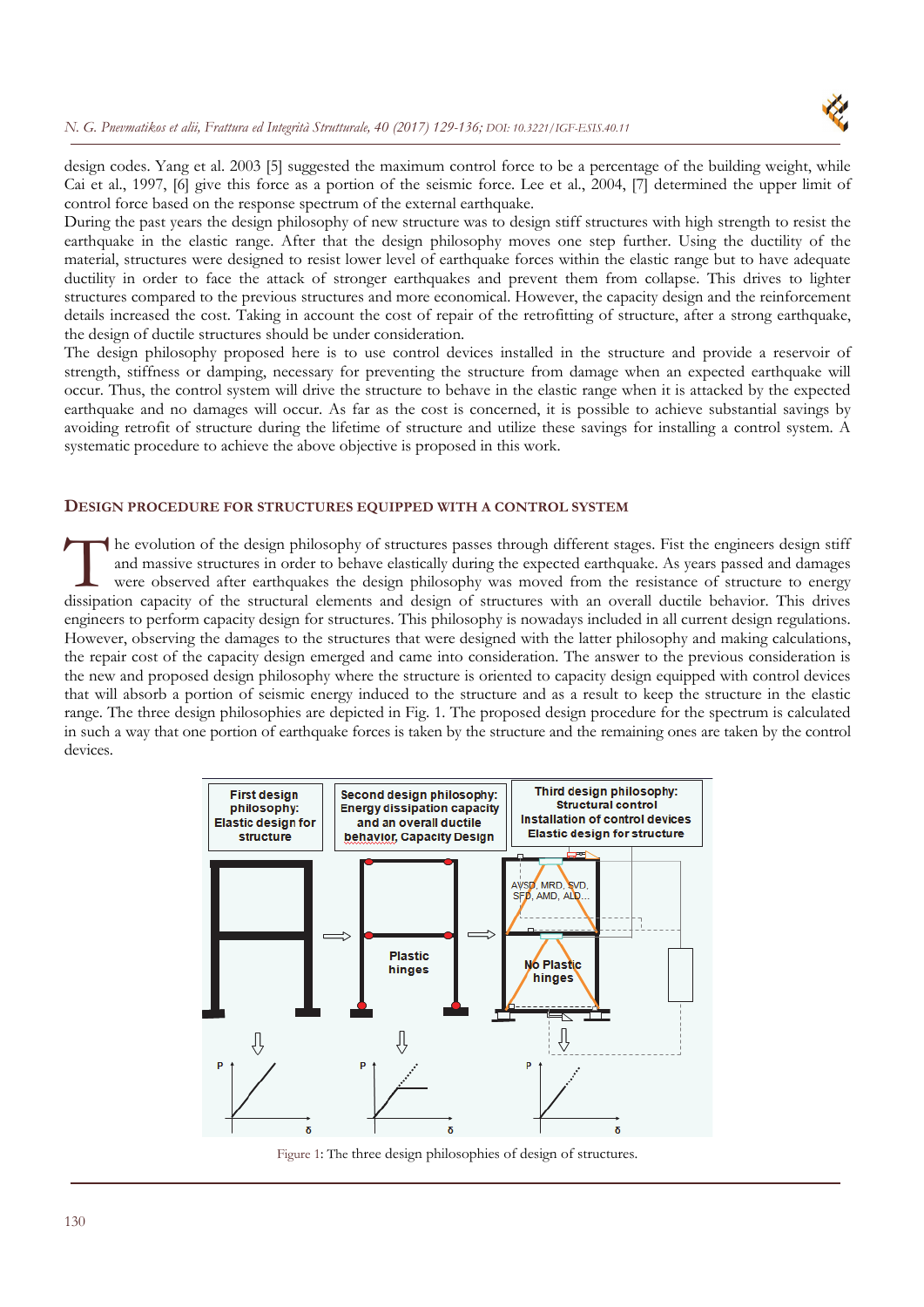

Initially, the controlled structure is designed based on a design spectrum provided by the pertinent code (Eurocodes) with a specific level of ductility. The required control forces that will take a portion of earthquake forces are calculated as the difference from forces obtained from the elastic spectrum to those obtained from the design spectrum. The maximum value of capacity of the control devices is compared with the required control force. If the capacity of the control devices is larger than the required control force then the control devices are accepted and installed into the structure. If the capacity is smaller than the required control force then a control device with larger capacity should be chosen or more devices per floor should be installed

In case the maximum available control device capacity is smaller than the required control force, or, there is a limitation to the number of control devices, then using an iterative procedure, a scale factor,  $\alpha$ , higher than the value  $1/q$  that reduces the elastic response spectrum is calculated. The structure is redesigned based on the new reduced spectrum by scale factor, a, and then the devices are installed into the structure. The flow chart of the procedure is shown in Fig. 2 with a solid line.



Figure 2: The flow chart of the proposed design procedure.

### *Estimation of scale factor, a.*

From the elastic seismic forces and the maximum capacity of the control device a scale factor  $\alpha$  is obtained and applied on the elastic spectrum. Knowing the mass and initial stiffness of the structure the eigenmodes Φi, eigenperiods Ti or eigenfrequencies  $f_i$  and the corresponding damping ratios  $\xi_i$  of the uncontrolled system are obtained. The participation factor  $\psi_i$ , and elastic seismic forces  $F_{q,el,i}$  for the i<sup>th</sup> eigenmode are given as:

$$
\psi_i = \frac{\mathbf{\Phi}_i^{\mathrm{T}} \mathbf{M} \mathbf{E}}{\mathbf{\Phi}_i^{\mathrm{T}} \mathbf{M} \mathbf{\Phi}_i}, \quad i = 1, \dots, n
$$
\n(1)

$$
\mathbf{F}_{q,el,i} = \mathbf{M} \mathbf{\Phi}_i \psi_i S_{e,i}(T_i, \xi_i), \qquad i = 1, \dots, n
$$
\n(2)

where E is the direction matrix for the earthquake and  $S_{e,i}(T_i, \xi_i)$  is the elastic spectral acceleration. The maximum elastic seismic forces F<sub>q,e</sub> for each degree of freedom are obtained combining the Square Root of Sum Squares method (SRSS) the elastic seismic forces from each eigenmode, thus: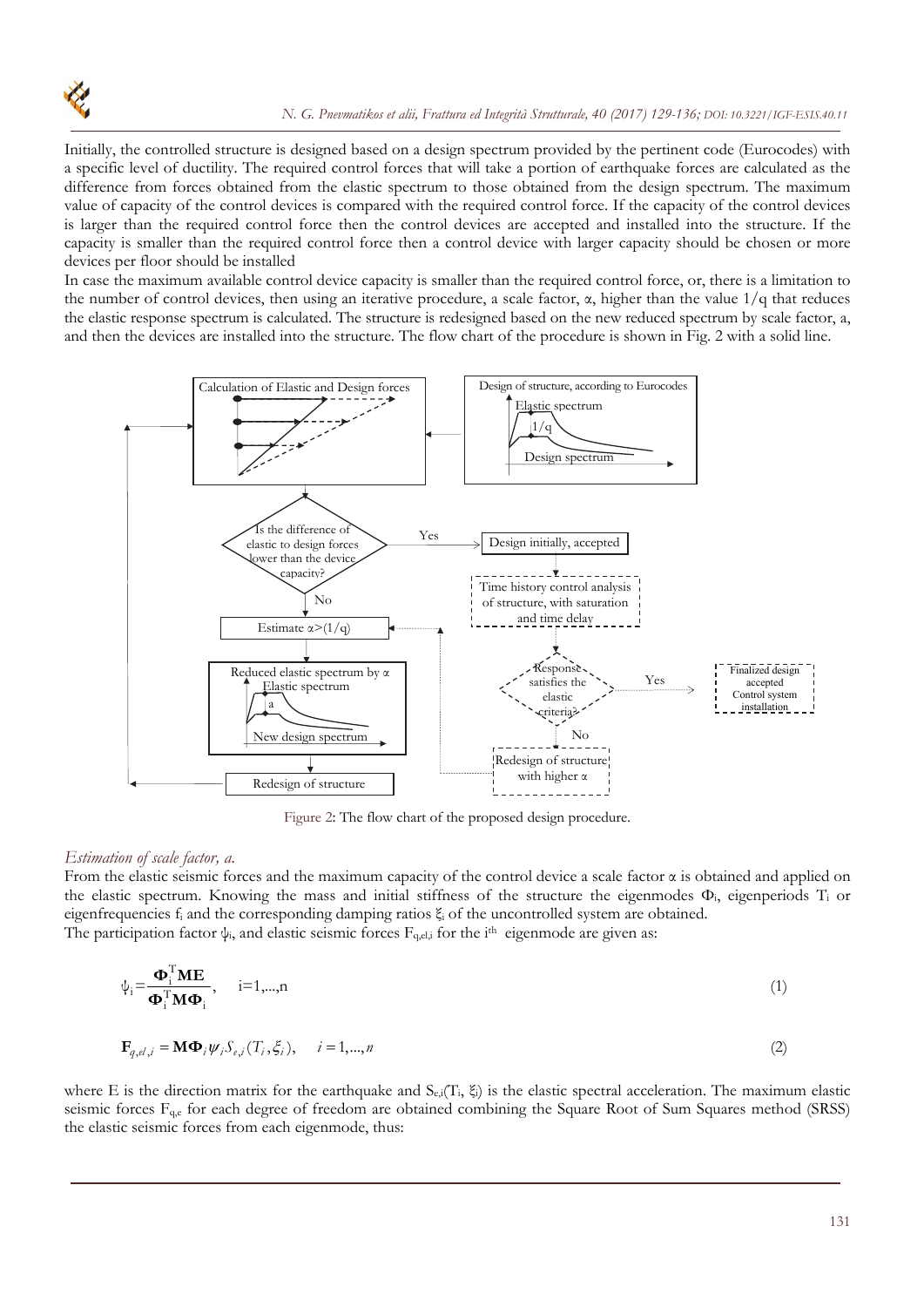*N. G. Pnevmatikos et alii, Frattura ed Integrità Strutturale, 40 (2017) 129-136; DOI: 10.3221/IGF-ESIS.40.11* 

$$
\mathbf{F}_{q,e} = \sqrt{\sum_{i}^{n} \mathbf{F}_{q,e,i}^{2}}
$$
 (3)

If  $F_{d,max}$  is the maximum control device capacity (maximum possible control force), then the maximum control force that can be applied on the system is:

$$
\mathbf{F}_{d,\text{max}} = \mathbf{E}_{\text{f}} \mathbf{F}_{d,\text{max}} \tag{4}
$$

where  $E_f$  is the location matrix for the control devices on the structure. Assuming that one part, up to  $F_{d,max}$ , of elastic seismic forces are carried by control devices, the remaining seismic forces which go directly and force the structural elements are:

$$
\mathbf{F}_{q,\text{new}} = \begin{cases} \mathbf{F}_{q,\text{e}} - \text{sign}(\mathbf{F}_{q})\mathbf{F}_{d,\text{max}} & \text{if } |\mathbf{F}_{q}| \ge \mathbf{F}_{d,\text{max}} \\ 0 & \text{if } |\mathbf{F}_{q}| < \mathbf{F}_{d,\text{max}} \end{cases}
$$
(5)

 $\mathbf{F}_{q}$  new is a vector with n forces, where n is the degree of freedom of the system. These forces correspond to a reduced spectral acceleration. From Eq. (2) this new spectral acceleration S<sub>d,i,new</sub>(T<sub>i</sub>, ξ<sub>i</sub>), corresponding to new seismic forces, can be obtained:

$$
S_{d,i,new}(T_i, \xi_i) = \frac{\left(\mathbf{M}\Phi_i\right)^{-1} \mathbf{F}_{q,new}^T}{\psi_i}, \quad i=1,...,n
$$
\n(6)

The reduction factor  $\alpha$  can be obtained by dividing the new spectral acceleration  $S_{d,i,new}(T_i, \xi)$  by the corresponding initial one:

$$
\alpha_{i} = \frac{S_{d,i,new}(T_{i}, \xi_{i})}{S_{e,i}(T_{i}, \xi_{i})}, \quad i=1,...,n
$$
\n(7)

The elastic spectrum is scaled using the maximum value of  $\alpha_i$  and the structure is redesigned based on the reduced spectrum. The value of a is:

$$
\alpha = \max(\alpha_i) \tag{8}
$$

In order to ensure a linear behavior of the structure, dynamic control analysis is performed for a range of earthquakes (high and low frequency characteristics), with saturation control and time delay. If the response satisfies the elastic criteria, then the value of α is accepted, otherwise it is slightly increased and the above procedure is repeated. The flow chart of this procedure is shown in Fig. 2 with a dashed line.

The equation of motion of a controlled structural system with n degrees of freedom subjected to an earthquake excitation ag in the state space approach is:

$$
\dot{\mathbf{X}} = \mathbf{A}\mathbf{X} + \mathbf{B}_{g^2 g} + \mathbf{B}_f \mathbf{F}
$$
 (9)

The matrixes  $X$ ,  $A$ ,  $B_g$ ,  $B_f$  are given by

$$
\mathbf{X} = \begin{bmatrix} \mathbf{U} \\ \dot{\mathbf{U}} \end{bmatrix}_{2n \times 1}, \quad \mathbf{A} = \begin{bmatrix} \mathbf{0} & \mathbf{I} \\ -\mathbf{M}^{-1} \mathbf{K}_{\text{new}} & -\mathbf{M}^{-1} \mathbf{C} \end{bmatrix}_{2n \times 2n}, \quad \mathbf{B}_{g} = \begin{bmatrix} \mathbf{0} \\ -\mathbf{E} \end{bmatrix}_{2n \times 1}, \quad \mathbf{B}_{f} = \begin{bmatrix} \mathbf{0} \\ \mathbf{M}^{-1} \mathbf{E}_{f} \end{bmatrix}_{2n \times 1} \tag{10}
$$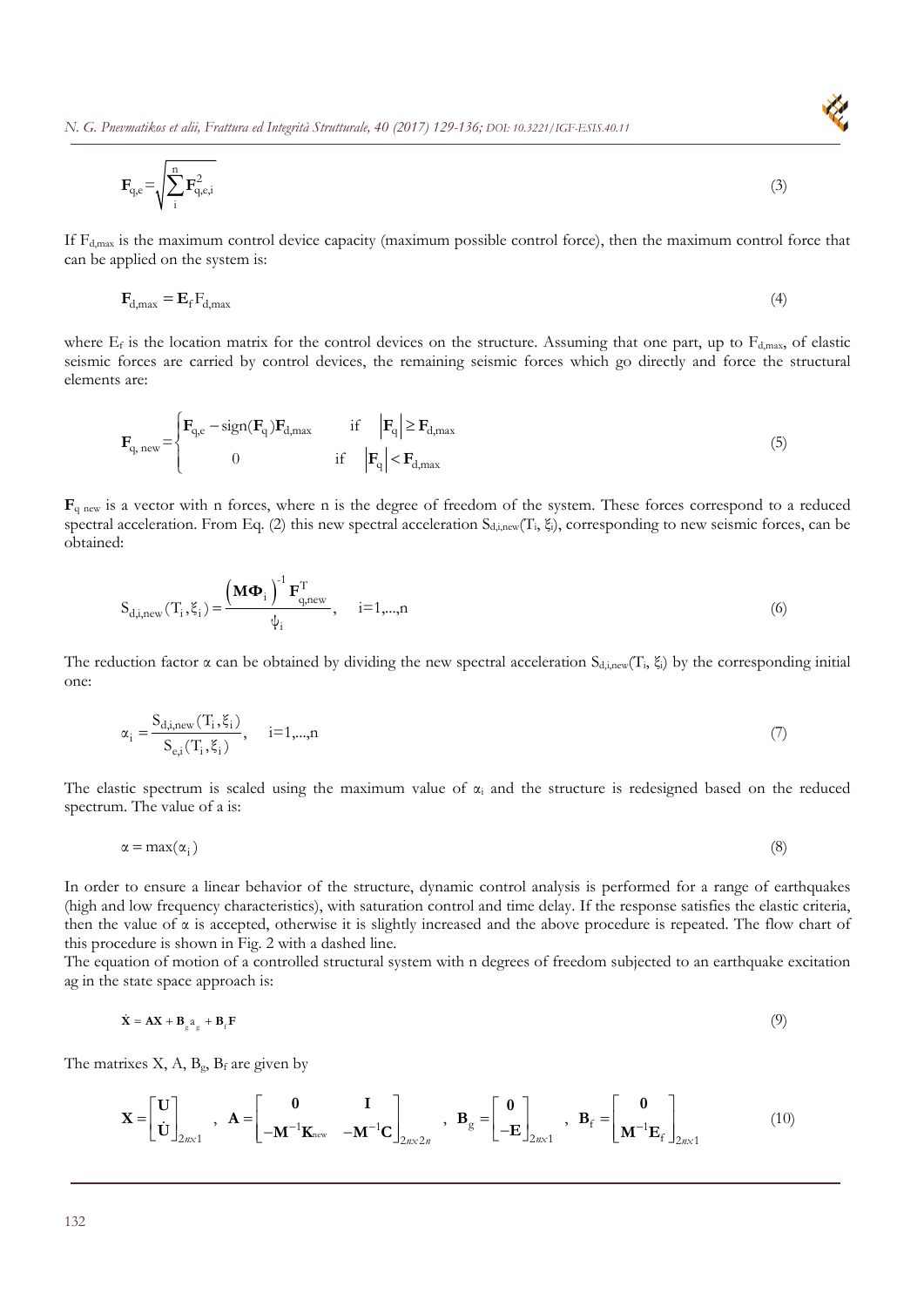where M and C denote the mass and damping matrices of the structure, respectively,  $K<sub>new</sub>$  is the new stiffness matrix of the redesigned structure, and F is the control force matrix. The control force F is determined by linear state feedback as follows:

$$
\mathbf{F} = -\mathbf{G}_1 \mathbf{U} - \mathbf{G}_2 \dot{\mathbf{U}} = -\begin{bmatrix} \mathbf{G}_1 & \mathbf{G}_2 \end{bmatrix} \begin{bmatrix} \mathbf{U} \\ \dot{\mathbf{U}} \end{bmatrix} = -\mathbf{G} \mathbf{X} \tag{11}
$$

G is the gain matrix, which will be calculated by pole assignment method and according to the desired poles of the controlled system.

If the response obtained for the controlled system satisfies the design criteria, then the reduction by q or by a scale factor,  $\alpha$ , is accepted. In this work a representative design criterion was used, that the story drift does not exceed h/300 (where h is the story height). This value does not cause member yielding. In a similar way, additional design criteria concerning the rotation and strength of structural members can be used. The above procedure was tested for a number of numerical simulations, and some representative examples are presented next.

# **RESULTS AND DISCUSSION**

he proposed approach is demonstrated by means of numerical example where an eight-story building, described in the work of Yang et al, 1995 [7], is analyzed. Initially the elastic and design spectra are calculated based on Eurocode 8 (EC8) seismic code. The proposed approach is demonstrated by means of numerical example where an eight-story building, described in<br>
the work of Yang et al, 1995 [7], is analyzed. Initially the elastic and design spectra are calculated based

combination are calculated for both elastic and design spectrum. The seismic forces which are obtained from elastic and design spectrum and their differences are shown in Fig. 3(a). Assuming that the control devices are installed on each floor and the maximum capacity is 1000kN, following the proposed procedure the scale factor  $\alpha$  is calculated to be equal to 0.49 or the equivalent reduction from the elastic spectrum  $1-\alpha$  which is equal to 51%. The elastic and design spectra and the reduced spectrum by 51% from the elastic spectrum, for which the structure will be redesigned, are illustrated in Fig. 3(b).

In order to ensure that the structure remains in the elastic range after redesigning, dynamic time control analysis history, with saturation control and time delay, for a wide range of earthquakes should be performed. The numerical simulations were performed in Simulink toolbox of Matlab software. The numerical simulation of the control scheme is described in Fig. 3(c).

The response (displacement and acceleration) of the system subjected to Athens earthquake 1999 were calculated. From the numerical results it was seen that full compensation of the displacements was achieved. According to the work of Yang et al. (2003) when one control force corresponds for each degree of freedom then complete compensation of the response can be achieved and the response state vector can be reduced to zero. Another reason that the relative displacements are near to zero is that the elastic response spectrum of the Athens earthquake are lower than the elastic spectrum that was used initially for the design procedure. The acceleration is equal to the external signal and the building behaves like executing a rigid body motion. The control forces are identical, with maximum value at 917 kN and rms value at 134 kN, because the mass of each story is the same. The storey drift between the floors was not exceeded the limit value h/300=10 mm. Time history of displacement and the acceleration from 8th floor for the controlled and uncontrolled structure is shown in Fig. 4.

#### **SUMMARY AND CONCLUSIONS**

 procedure to design a structure equipped with control devices is described. The structure is designed based on a reduced spectrum. A scale factor  $\alpha$  which multiplies the elastic spectrum and produces a reduced spectrum is proposed. The design philosophy is that one part of seismic forces are taken by control devices and to the rest of Procedure to design a structure equipped with control devices is described. The structure is designed based on a reduced spectrum. A scale factor  $\alpha$  which multiplies the elastic spectrum and produces a reduced spectrum i achieved using control devices. The cost of repairing the post-earthquake damages of an uncontrolled structure which was design based on ductility demand can be considered as a motivation to install a control system which will keep the structure in the elastic range. The control system is acceptable if the results obtained from the dynamic control analysis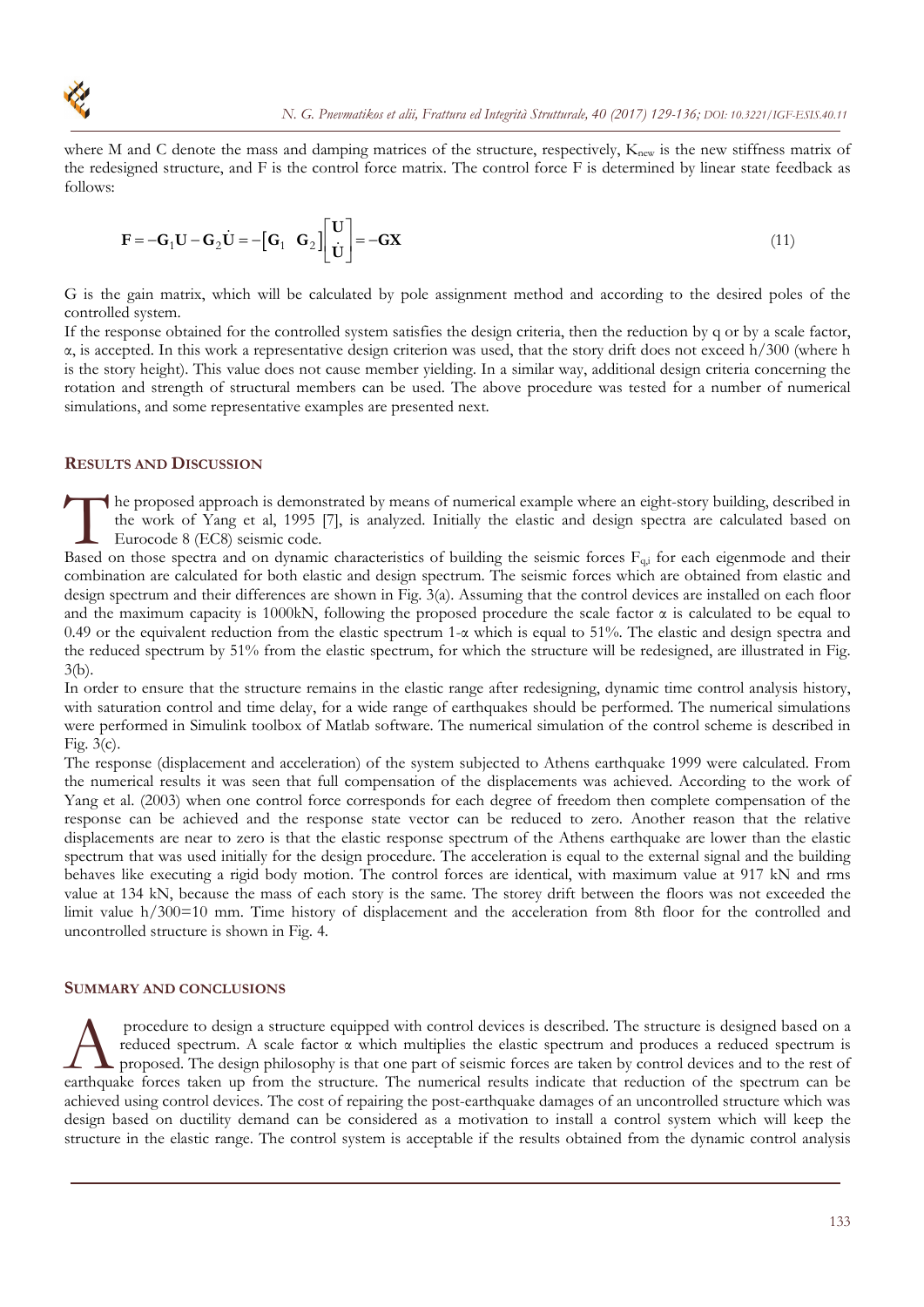

keep the structure within the elastic limit. Design criteria such as inter-story drift which shouldn't exceed a specific value that causes yielding of the structural members could be used in order to ensure elastic behavior.



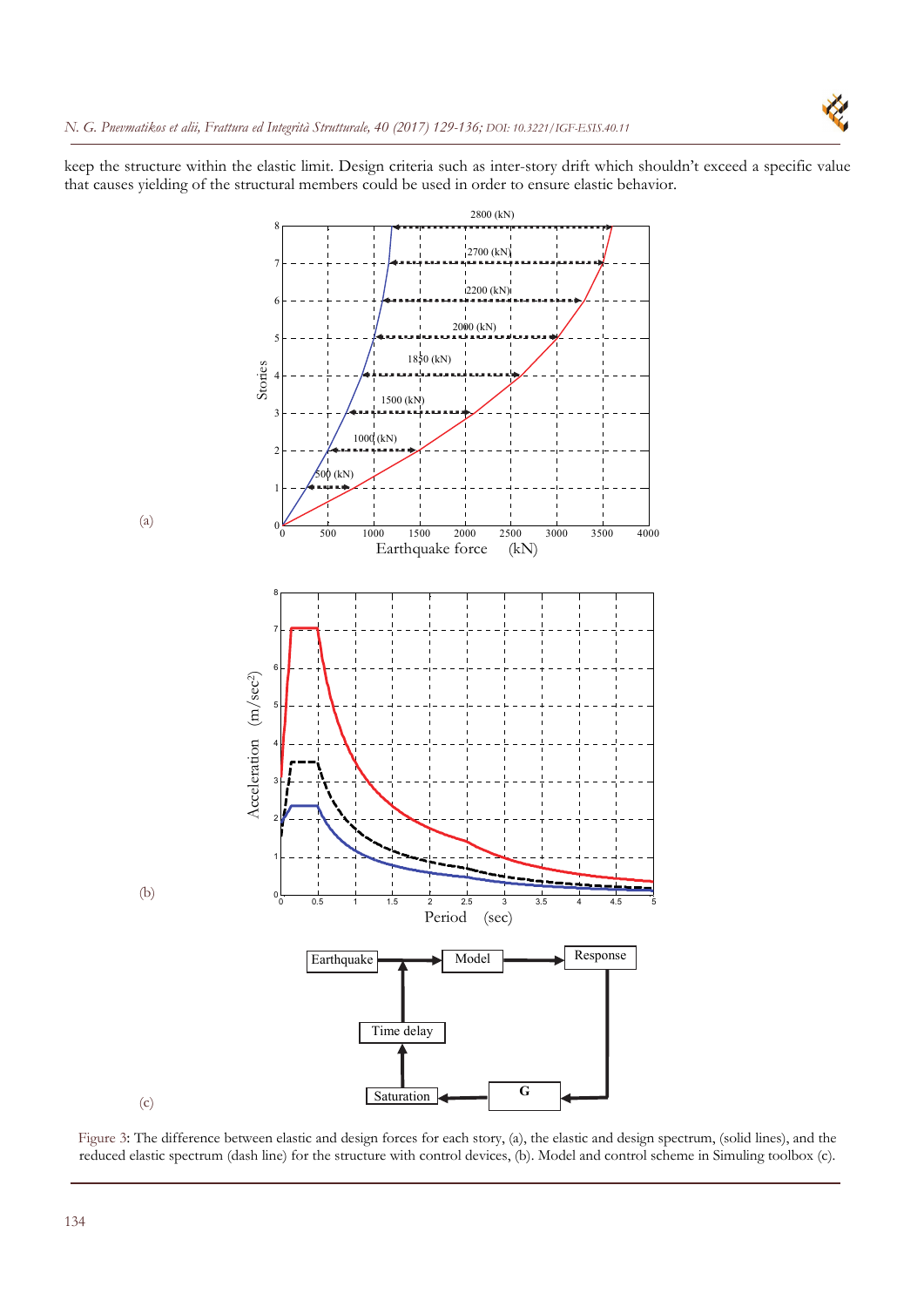

Figure 4: Displacement and the acceleration from 8<sup>th</sup> floor for the controlled and uncontrolled structure.

The proposed procedure was applied to 8-story building and the numerical results show the effectiveness of the procedure. The control system helps the structure not only to reduce the maximum response (displacements and accelerations) and keep it in the elastic range, but also to perform at much lower level than the maximum response values. This is proved by comparison of the root mean square (rms) values with the maximum values of response. The proposed design procedure seems to be an effective tool for designing controlled structures although further numerical research and experimental verification are needed. Additionally, the methodology should be applied to a space and irregular structures with significant participation of higher modes and with torsional effects.